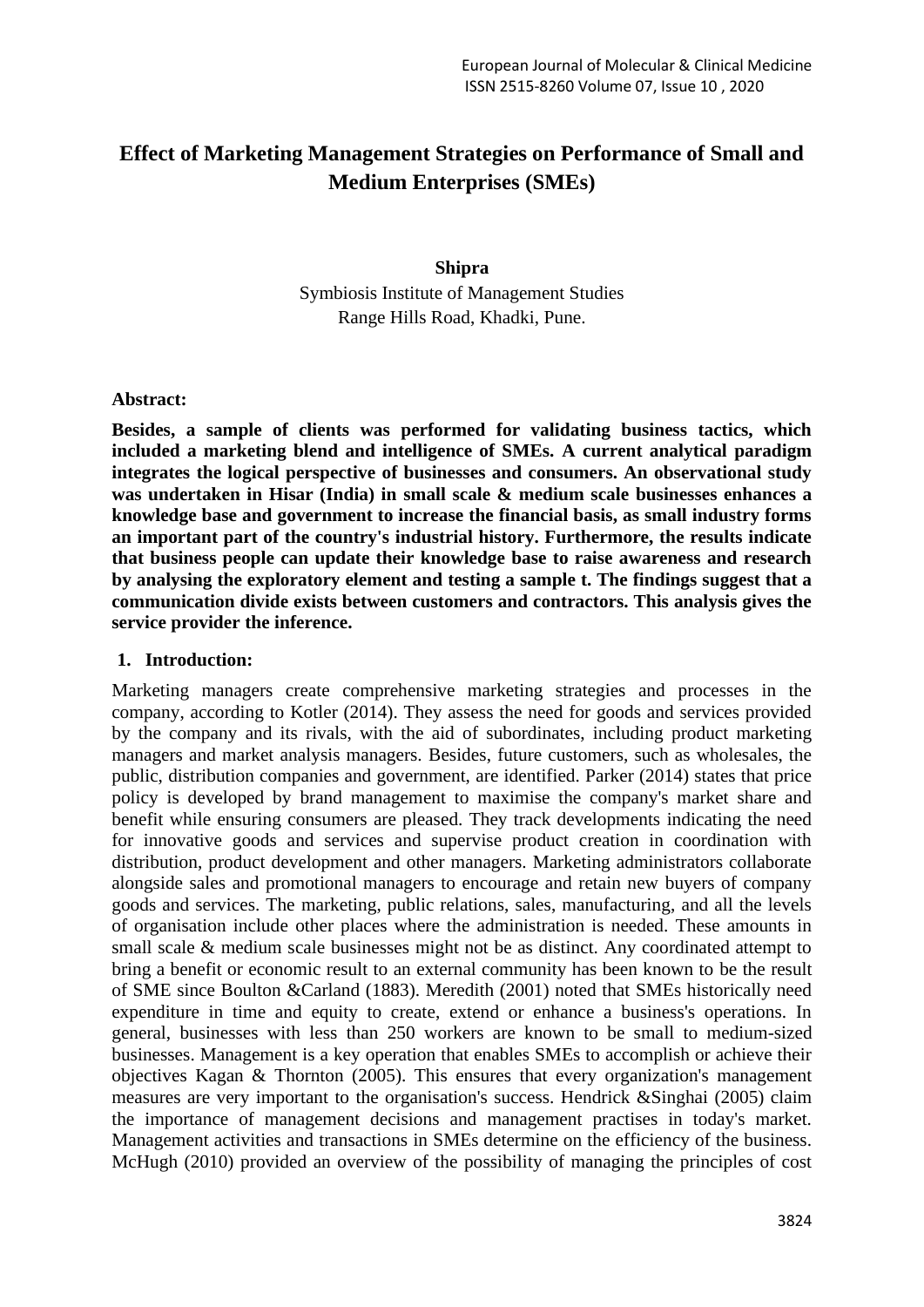reduction while a SME is economically dynamic. Management approaches to issues thus largely decide the long-term efficiency of small businesses (Balfanz&Koelmel , 2009).

Peterman & Kennedy concluded in 2003 that management roles vary in diverse small scale & medium scale enterprises. In profit-oriented SMEs, the management's central business is to reward members. This, of course, concerns income for operators, provides valuable jobs for workers and adds value of small and medium sized enterprises products at a reasonable expense to clients. Nabi (2003) states that management is responsible for making small scale & medium scale enterprises more profitable and also for developing innovative concepts for making them more competitive. SMEs should be based on divisions in management work in order to accomplish these objectives. Management, though, requires more positive new ideas (Rosenzweig, 2007). SME owners and administrators use poor management approaches in scientific terms that mean weak business results. Managers are often quick to take on the styles of copy management copied from established companies, which lead to contradictory results for SMEs. Such an urge can contribute to a gross simplification of things and often ignore daily demands for technological improvements, evolving markets, the business climate and even consumer demands. As for the position played by owners and managers of SMEs, many owners and managers of SMEs, according to McNamara & Watson (2005), claim that their role is to address the problems and difficulties of management. While this may be considered valid, it is just a less important aspect of their work. The main role is to avoid complications and challenges for owners or administrators of SMEs. This concludes that if the management of small scale & medium scale companies does not raise support for the conversion or if they are not efficient representatives, then the resources would be lost. If SMEs lose concentration, they end up being affected. While management of SMEs is pessimistic, the moral of workers and the business environment suffer (Fisher, 2011). This suggests that the management of small scale & medium scale enterprises can still support constructive decisions. Style and actions of SMEs should be targeted at helping their companies rather than hampering their success. It must be practical, constructive and true. Berger (2013) argues that SMEs need ownership and management to be functional, much like any other organisational type. The author also notes that management has a major impact on SMEs in all industries, countries and businesses.

The paper aims to present both the service provider and the customer's marketing plans for small scale & medium scale businesses (SMEs). Marketing campaigns are not a single mechanism but a diverse and special action that is crucial in revising the goals year after year. Regardless of whether turnover is massive or low, in any small, medium and big company marketing techniques are relevant and advisable. Marketing campaigns are analogous and observable in nature, which is thus influenced by market volatility and business cycle patterns. Not only is the science community concerned with the main reform affecting the transformation into a different kind of economy. Indians have grown rapidly and enormous improvements have been made in various market sectors, including production, precision engineering, food processing, pharmacy, textiles and apparel, retail, IT, agro-services and other industries. In order to promote the growth of the mostly agricultural Indian economy, it is essential to expand other sectors, such as industry, services and manufacturing. Local and small enterprises are a big part of large-scale manufacturing supply chains and have essential ties to the whole industry. SSI's considerable contribution in production, revenue and employment in Indian economy as small industries is especially significant (RanchyBhateja et al., 2007). SSI has shown an outstanding record exporting in India; over the last 10 years exports have risen to two digits (Govinda Sharma, 2011).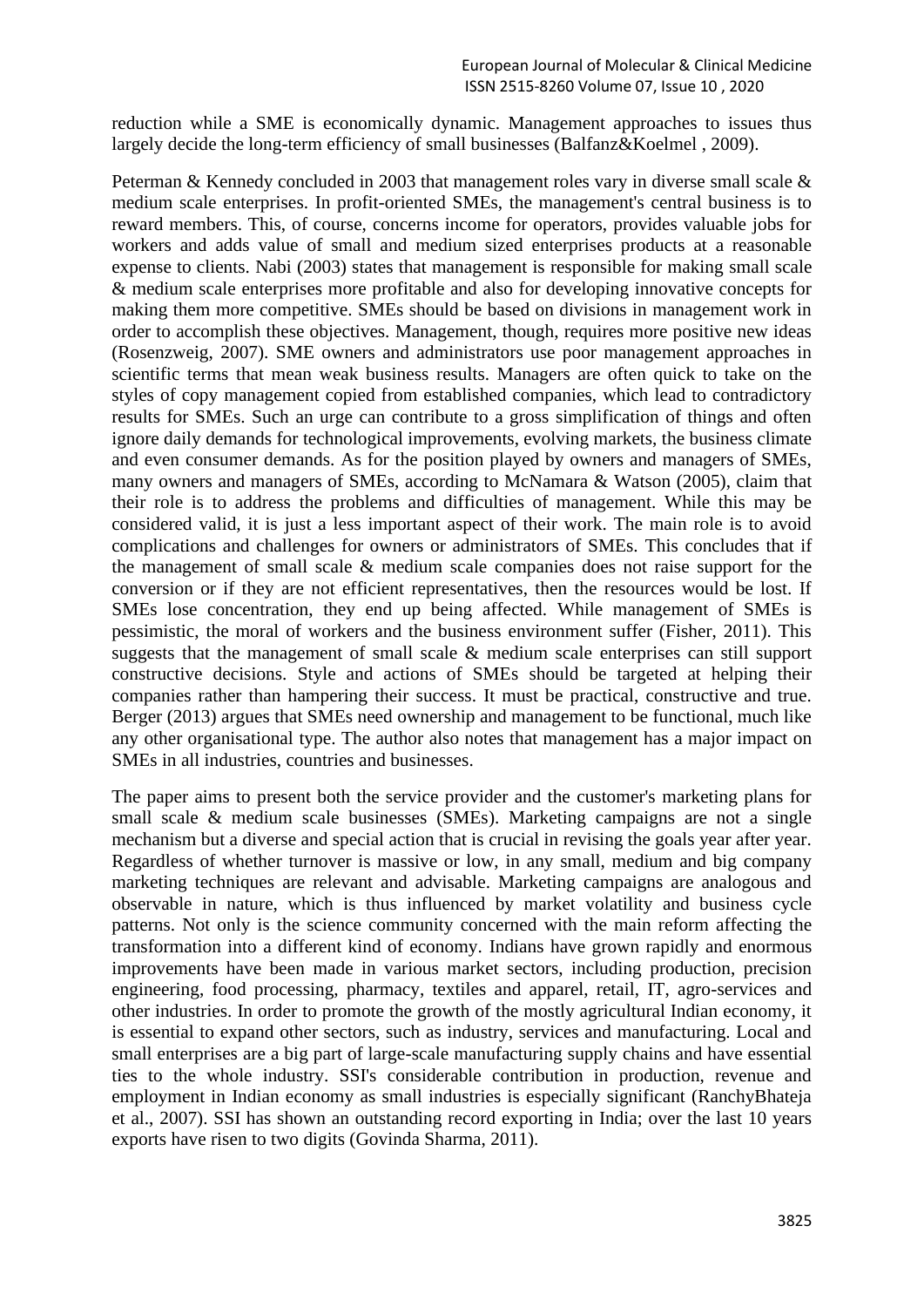The 2006 SMED Act (Small, Small, and Medium Enterprise Act 2006), in India, declares that small manufacturing plants will be established in accordance with the historically restricted value of plant and machinery spending. The limited sector is divided into two sections by law: Category 1: equipment for production or processing. Category 1 Category 2: facility units. Category 1. Title 2. The Small Units in Category 1 (MSMED Act 2006) are distinguished by industrial units, in which the spending on plants and equipment in more than 25 lakh roupies is no higher than 5 crore roupes. A small unit under category 2 (service industry) is defined by the MSMED Act 2006 as a business having expenses in equipment exceeding 10 lakh rupees but not exceeding 2 crore rupees.

Any economic transformation is a two way blade, which succeeds and loses some particular unit. Liberalization and globalisation are important indicators of this. Liberalization is also considered a negative factor since many companies have lost themselves after SSIs (RanchyBhateja et al., 2007). The impact of globalism and domestic economic liberalisation for small industries on units, jobs, productivity and exports in India. The government entity should be included, as such assistance leads to economic wealth in a region. Some recent examples are colonial leadership techniques, post-colonial thinking, marketing concerns for small enterprises and industry support strategies in developed countries, like Ayozie (Nigeria). Government response strategies and policy on participation. Ogechukwu Daniel et al., 2010); government needs to see introduction of construction sector retroactive processes to permit the participation of auxiliary units on both national and international markets. Development of developing countries identifies new kind of economic options through citizens' information society, the expansion of the Internet, electronic commerce, telecommunications, developing SMEs as a competitive and human resource development, investment in training and education, and promotion of science as socio-economic development (Dan Popsecu, 2011). Only by small and medium-sized businesses will the national target of sustainable growth be expressly and implicitly accomplished by producing highly profitable jobs. Small and medium-sized companies produce goods from natural and local resources and use local knowledge to drive growth, not only local, demand and development across their areas, but also the world as a whole. If major companies outsource their value-added operations, small scale & medium scale enterprises will increase the value chain. SMEs therefore add greatly to the economic value chain. SMEs boost economic productivity by increasing capacity by providing products and services of quality at affordable rates. Therefore, they can hardly over-emphasize their position in industrial development. Any effort to create a sustainable small sector in the country should specifically take notice of new global supply and information networks in the age of liberalisation and globalisation (Sebastian and Rakesh Basant, 2010). The main policy concerns were brought to the fore, and reforms proposed could contribute to a rapidly expanding economy where small businesses play a normal and important part. India may help make effective policy decisions by further recognising the evolution phase of the modern small-scale market in the late industrialization economies. As humans are faced with 4 phases of development, 4 phases are also introduced, followed by rise, maturity, and finally decline as sales reach their lowest level. Marketing campaigns are often often developed concurrently with the product development cycle to compete fiercely. The commodity marketing balance can be increased considerably according to consumer demand by increasing the breadth and width of the product line. (Kotler & Keller 2008). 2008. Small enterprises use many promotional strategies, several of which are very innovative and one-stop-handbooks. The entrepreneurs themselves define Branding, yet this groundbreaking work adds to the theory and practise of branding contemporary creativity (Barbu et al., 2010). The main part of a marketing combination is price as it lonely benefits the brand's profit, profitability and growth pattern.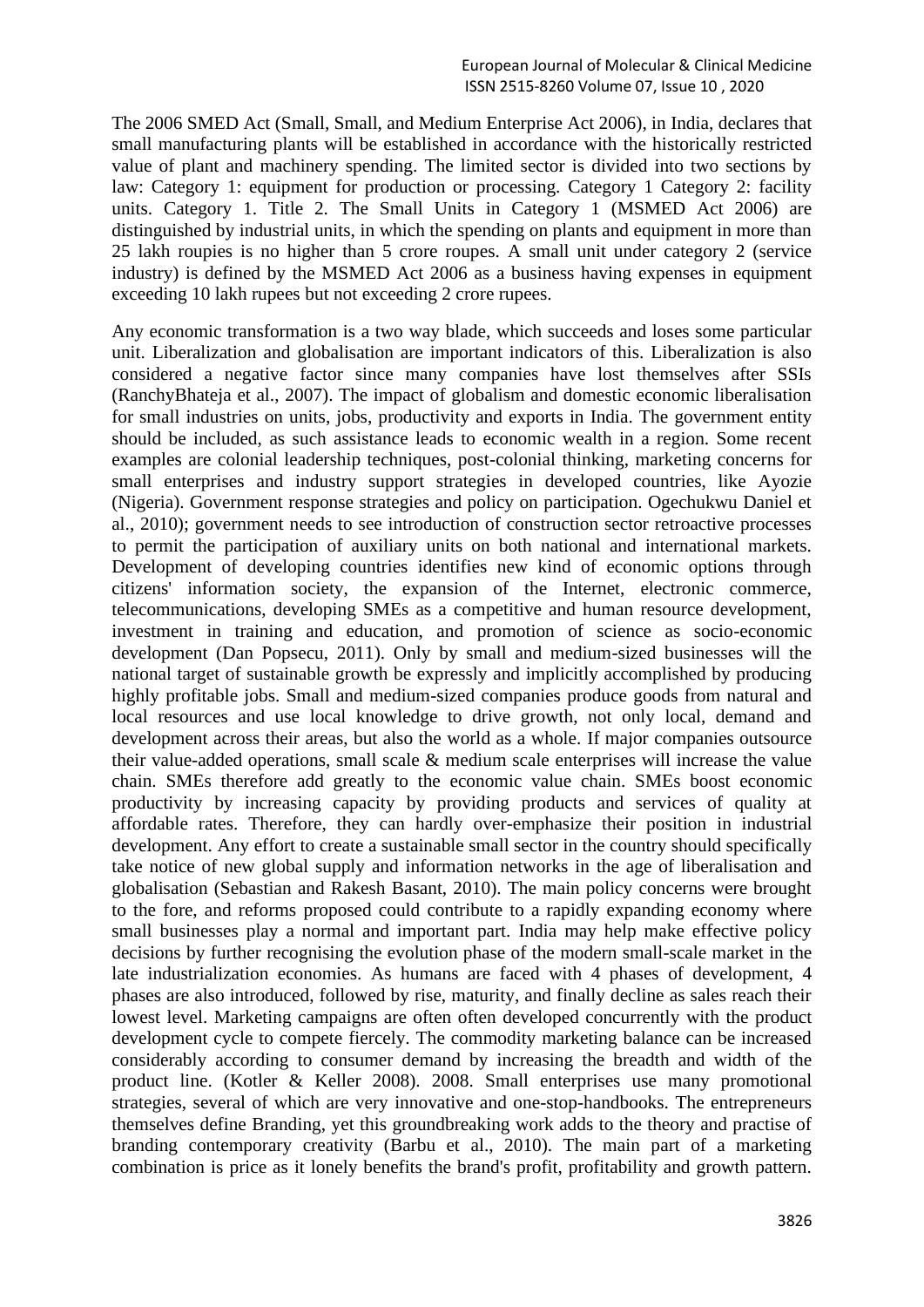Prices are mainly affected by ten factors (English version D, 1995) Adequate price quantification is a daunting task in the modern comprehensive marketing process, since price elasticity depends heavily on demand (Kotler and Keller, 2008). David Jober states that price considerations and output quantities are strongly determined by the positioning of the asset and the pricing markets in Kotler and Keller (2008). These main price-determination variables include profit margins, factors for business, competitive demand, customer understanding across personal relationships and price stability. (Carson, D. et al., 1998). Promotion is the first to reach new consumers with the marketer post. The marketers try to educate, reassure and remind the consumers of the commodity directly and indirectly via a promotional post. The promotional mix consists of six main contact strategies, including advertisement, promotion of purchases, activities and knowledge, public relations and advertising, direct marketing and personal sales. With the support of these six approaches, an improved message thrives with proper budgeting and efficiency, establishes the goals and message approach together with the identification of the target group. Clustering, networking, and technical creativity promote SMEs flourish. The promotion of SMEs Location and delivery are often called synonymous, since the commodity meets its ultimate consumer destination through the distribution system. It is therefore important to decide if the sales channel should be distributed through the manufacturer, the wholesaler or the direct consumer method. Marketing as a technique is an important phenomena where 4 Ps are considered important factors in influencing small companies' success (Romano et al., 1995). However, several fresh and evolving concepts are being applied to strategic community partnership marketing, network marketing, creative marketing, standardisation vs adaptation and clustering in today's volatile world. We mean the contingency considerations that may affect firms' decisions to standardise or modify their foreign marketing strategies - business, managerial, commodity, industry and consumer issues (JormaLarimo et al., 2008). In the case of SMEs, marketing as cultural, marketing as a policy and marketing as strategies can be considered across three dimensions, including marketing as a society. A model is an easy means of diagnosing the problem of small and/or medium-sized enterprises and the flexibility of the model makes the situation and market landscape of these entities more complicated and unorganised (Simpson et al., 2006). To explain big problems and barriers for smaller firms, the SER database has been proposed. A case study on a winery that emphasised combined entrepreneurship and long-term survival to succeed in niche markets (Beverland and Lockshin, 2005). This tactic was a landmark in Palliser's short-term growth. The niche resources which bigger companies are unable to provide are also available in the small sector.

A case study has also experienced the need for partnership promotion with already recognised products (Beverland and Lockshin, 2005). Dyadic approach has proposed establishing a long-term partnership between banks and small scale & medium scale businesses & demand commitment on both sides (Fatima Vegholm, 2011). The establishment of links between banks and Small scale & medium scale companies helps develop a partnership between SMEs and banks that also leads to a positive business profile of banks. Satisfaction with the results of financial institutions: references to swapping, provisional structure and the connection between banking institutions and small enterprises owners have also been explained (Lisa Feeney et al., 2002). A hypothetical deductive model has specified the marketing function and importance by means of a matrix (Simpson et al., 2006). The matrix shows a strong relation between the financial success of an organisation and its marketing model approaches. The latest marketing developments in small manufacturing firms were investigated by Moller and Anttila (1987) via this model. The proposed model (Simpson et al., 2006) introduces to the Moller and Anttila model another factor which is not a crucial one (1987). Only aggressive marketing may allow SMEs to achieve competitive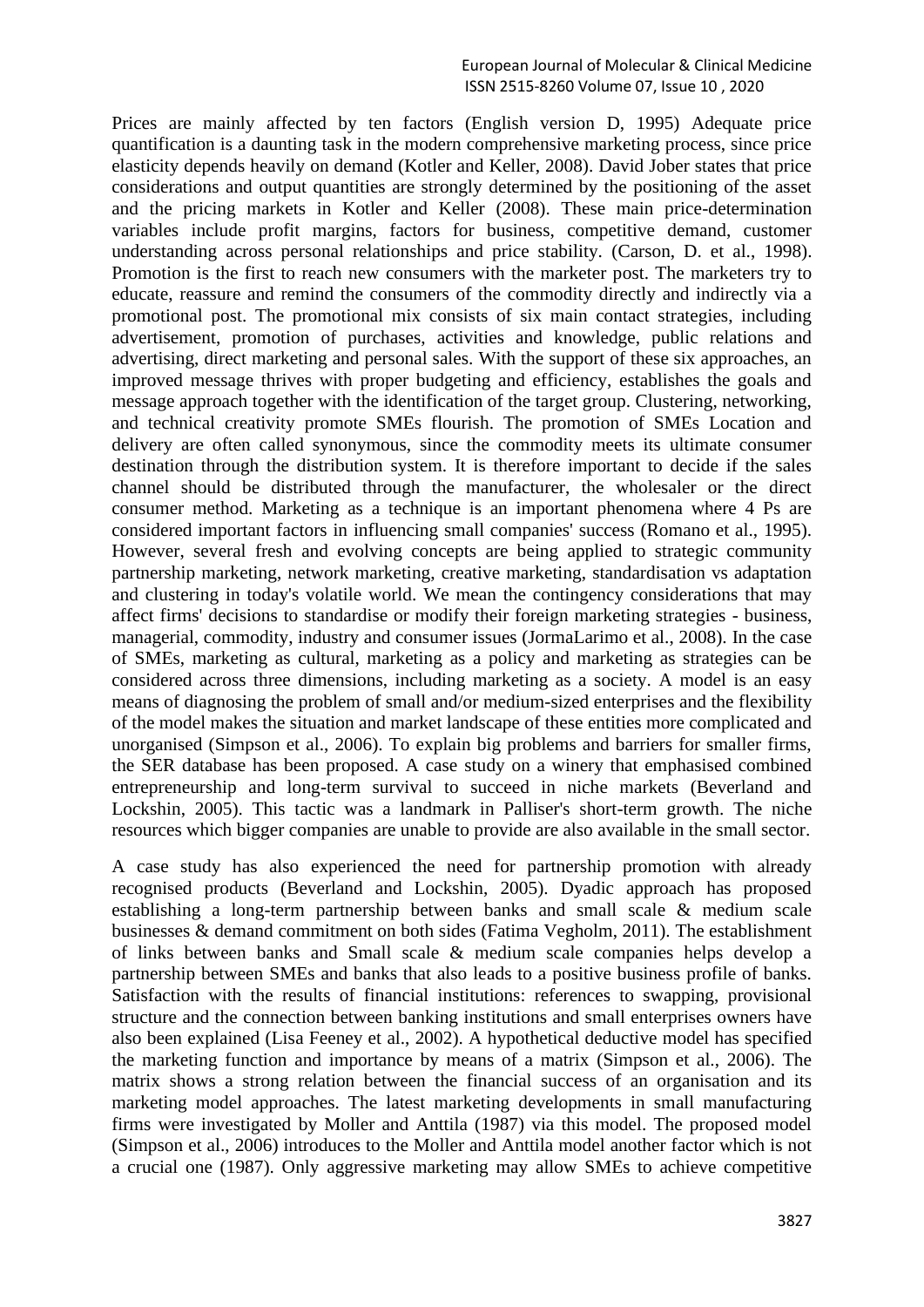edge by superior marketing efficiency and marketing relationships strategy (Yen and Chew, 2011). Marketing strategy, marketing blend and a collaborative market intelligence framework will be of great value to small businesses and emphasise that networking is an intrinsic marketing mechanism (Gilmore et al., 2001). The decision-making features of SMEs in connection with marketing operations are fully compliant. When it is considered that the advantages each group enjoys are commensurate with their respective inputs, managers would be careful not to talk about such matters too openly, particularly any proposals that might have for drastic improvements for the company or its governance.

#### **2. Literature review:**

The paper deals with the literature on marketing strategy, business analysis, creative marketing and consumer focus of small and medium enterprises in Hisar area of Haryana and guides us in formulating research goals and making testing hypothesis. In view of such contextual variables such as control variables, Hakimpoor et al. (2011) analysed the role of the systemic facets of the marketing network as core leaders in such collaboration. Researchers believe that the performance of the SMP marketing network is favourable for measuring the validity of a model through reduction in size, formality, diversity, density, stability and flexibility. The authors intend to address the gap in the absence of research in SMP's success partnerships in SMEs. The research indicated that structural facets of the marketing network are key moderators for SMPs and SMEs' productivity. Marketing activities are quite important, as yen and chew (2011) examine how Chinese building enterprises aim for success by applying their marketing techniques and by affecting the productivity of construction companies by environmental factors. Jimmy Hill (2001) assesses a multi-dimensional survey of key factors which affect small and medium enterprise marketing practises and an extended analysis of the nature of marketing SMEs via a software for design analysis. The study focuses on communications skills, sales orientation, the type of personal relationships and the substance of marketing planning for small firms in small to medium sized enterprises. Gerald Susman et al. (2006) has listed many cases of effective implementation of ground-breaking new product and service distribution practises. The researchers are developing recommendations to increase small and medium-sized enterprises' sustainability and the ability of MEPs to support SMEs.

Simpson et al. (2006) provides a unique theoretical and realistic understanding of the marketing question within the SMEs research and provides a comprehensive assessment of the function and importance of marketing for SMEs (SMEs). In the research, the function and pertinence of the marketing model in SMEs were examined and checked thoroughly. In addition, certain results show a strong connection between the financial success of an organisation and its marketing strategy within the model. Standardization degree versus adaptation of four main marketing mixes: product, price, distribution and communication and their effect on JormaLarimo et al strategies (2008). Reijonen (2009) analyses small- and medium-sized enterprises' role in marketing, marketing strategy, and productivity. It was found that advertisement for SMEs is in fact a matter of supporting, advertising and selling consumer relationships and professing excellence in mixing different philosophies. SME branding is heavily influenced by the tradition that product preparation and development have been delayed (Gillian Horan et al., 2011). In addition, Egbetokun et al. (2010) concluded that SMEs are aiming to increase product and method creativity. Critical success factors for the product development process were established using longitudinal studies in SMEs. The key causes are the cost of producing programmes to prevent future technologies and customer adoption uncertainty (Isidre March-Chorda et al., 2001). David Carson et al. (1998) reflects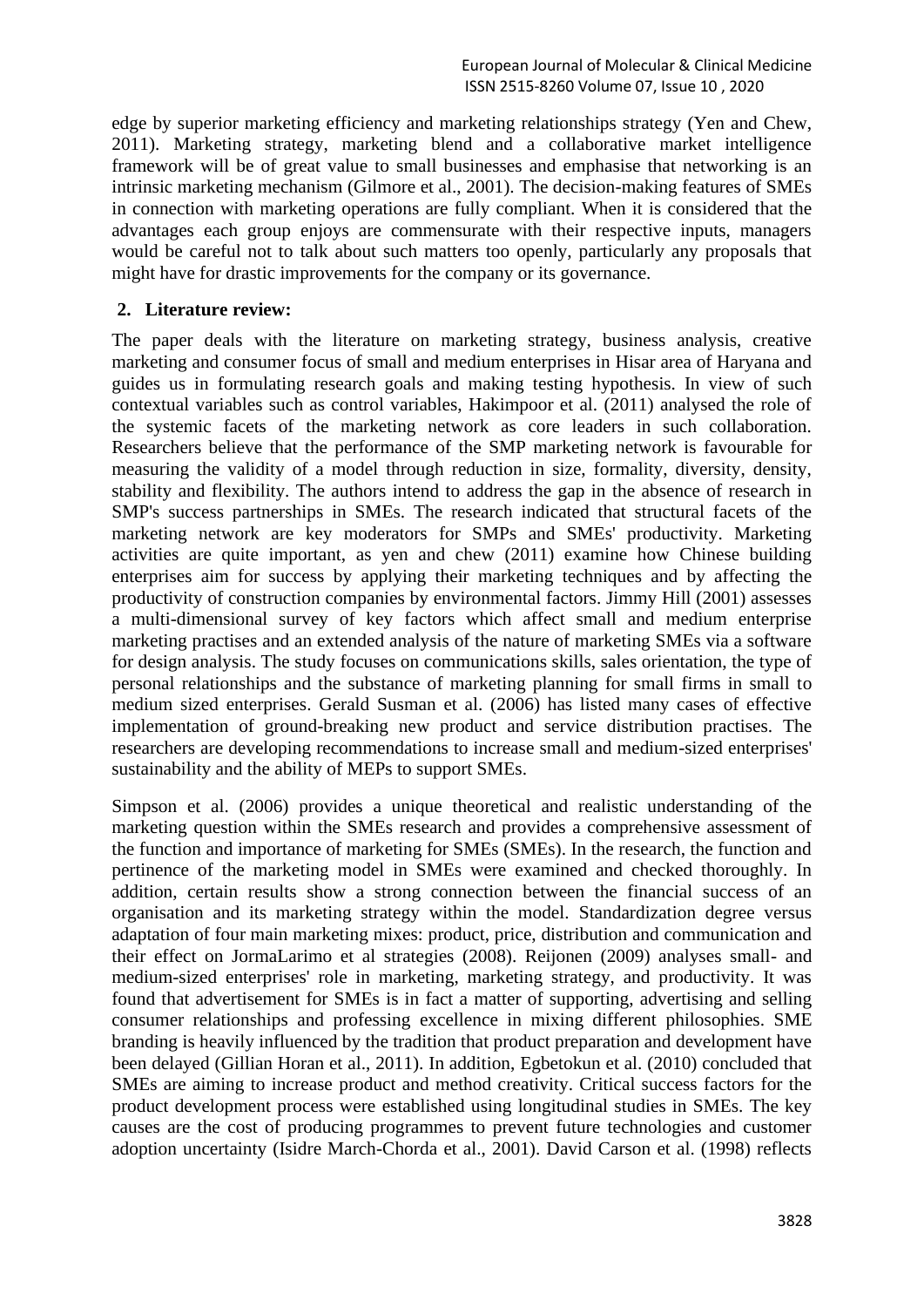on pricing in pragmatic terms designed to take the benefits and future challenges of commodity characteristics and market appetite for economic and environmental impacts.

Branding considered the viewpoint of clients in small companies, but from the perspective of management, it's an emergent field that strengthens the company's personality on branding. In light of the inclination to facilitate the branding phase inside the SME retailer, Richard Mitchell (2012) has a range of consequences for retail SME managers. In order to assist in coordination of their brand communication more efficiently, this model will provide retail SME owners with valuable tool kits. A modern paradigm developed by Jimmy Hill (2001) requires small scale & medium scale companies to show three levels of skills at foundations, transitional practises and marketing practises that broadly implement relationships and loyalty strategies. The principles of broader organisational branding were also advocated for owner's managers.

In addition, in order to maximise the efficiency of general brand tools of SME, owner managers ought to be proactive about assessing the significance of brand interpretation by customers. The position of branding in small enterprises evaluates Barbu et al. (2010). By utilising an internet desk and press analysis they also established the strategies used by small companies to improve their corporate brand and brand dynamics. Ben Othmen (2010) analyses Fotomina's latest commercial activity in the internet and proposes a few potential changes. E-Marketing literature focuses primarily on big businesses and small businesses. In the case of small scale & medium scale firms Beverland and Lockshin the competitive benefit comes mostly from price and efficiency (2005). Because of the simpler organisational system in SMEs of the European Union SMEs prefer to place more emphasis on human capital than larger organisations. Dan Popsecu (2011) takes the important improvements to the formulation and implementation of SME human resources management policies, which include the strategic advantages for an enterprise.

The conditions for implementing marketing campaigns in Sri Lankan SMEs are most outlined by Gajanayake (2010). The paper finds that less visibility and less understanding of the modern approaches and approaches present in the corporate environment are the key explanation for the failure of the SMEs. The results showed that marketing campaigns had no substantial effect on their company development. In addition, entrepreneurs' conduct and company development had no effect. Innovative marketing is often emphasised on the impact of the external climate and company characteristics (Michele O'Dwyer et al., 2009). Market separation relationships, emphasis, policy of growth, strategic partnership for the success of small businesses, Shigang Yan et al. showed through empirical research in the Chinese sense (2010). Innovative marketing should not only take account, but is often very specific to the demands of SMEs and decision-making within the framework of industry focus and customer experience. Ayozie: Ayozie Daniel Ogechukwu et al.(2010) identifying marketing issues for small businesses in and undertakings in Nigeria and establishing the laws of help and benefit, infrastructure provision, ongoing workforce and growth, direct financial assistance to small scale & medium scale enterprises and the creation of financing bodies for small and mediumesized enterprises. The centric marketing strategy and specific sales proposal both include appropriate promotional strategies. SSI's promotion work in India would focus on increased credit flows, the growth of human resources, suitable infrastructure and modernisation funding. Networking is often based on this idea that allows small scale & medium scale companies to recognise the name. Henny Romijn has analysed the structural infrastructure help for small production companies in developed countries (2001). Small scale & medium scale businesses need to adopt and adopt demand-driven product and process technology to allow them to organise themselves into group bodies that can develop into self-handling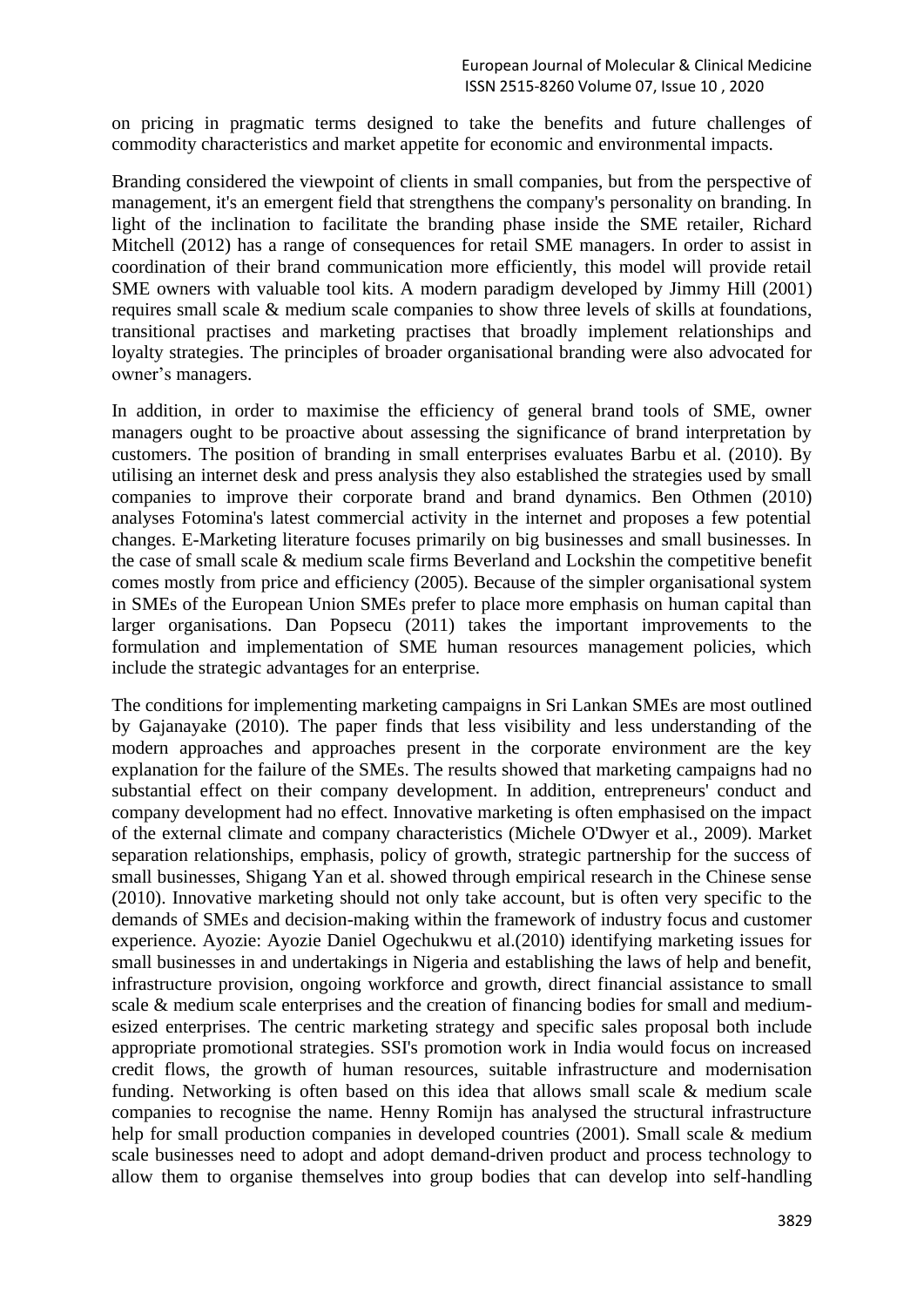organisations. Companies should use Internet access to improve their ability (Alam and Ahsan, 2007).

A popular delivery strategy has been updated, a multitude of directions are included by the way; ICT needs the time to match national and foreign rivals. One of the initiatives identified by Avvari V. Mohan et al. by the government of Malaysia as a support mechanism for technology-based SMEs in Malaysia (2006). The MTD policy uses the business development cycle to promote the promotion of small scale & medium scale businesses in the ICT industry. The MTD programme. Most Malaysian companies have already embraced ICT as a key method for market expansion at both domestic and global levels (Alam and Ahsan, 2007). The relationship between marketing strategy, business environments and construction success of SMEs in China has been built into a theoretical context (Shigang Yan et al., 2010). The combination of the environmental sustainability viewpoint, the approach to strategic choice and a resource-based view provide a warm development of a marketing campaign that is able to achieve a green survival position for SMEs. Unlike the study projections, environmental dynamism is not connected with the success of building SMEs. Theory focused on resources can lead to significant results. In addition, creativity, immediate provision and suitable marketing should be combined. The above literature review has prompted us to add a new aspect to the current awareness of the topic.

## **3. Research Methodology:**

A survey of 100 small and medium industrial units of the Hisar, Haryana form was carried out using a self-administered questionnaire validated by multiple professionals. The questionnaire is used to obtain the answers of both businessmen and clients. While this analysis is fundamental but is being studied early in the research work to find out the various growth, production and performance factors of small scale & medium scale enterprises. Opinions on marketing campaigns for small to medium-sized enterprises for advice are requested by certain company officials. There have been two polls, one for small and medium enterprises and another for consumers, so that the respondents can raise correct marketing questions and develop a strong strategic structure for small and medium-size enterprises. For the final survey, sixty units dependent on the comfort study have been chosen. Just sixty respondents were considered for review and findings in the case of consumers.

The study's primary objective is to improve marketing techniques for SMEs. More subtargets such as:

- Working out 4P's choices successfully in the enterprise must be reached to accomplish these main goals.
- To enhance the knowledge structure in marketing.

#### **3.1.Hypothesis:**

For this purpose, the following null hypotheses were framed for testing:

**H1:**The companies are satisfied with the prevailing marketing strategies of their respective marketing blend SME units.

 $H_{1a}$ : The contractors are overjoyed with the dominant marketing strategies developed for product placement by their respective SME units.

H1b: The businessmen are pleased with the prevailing marketing tactics used by their respective Promotion SME units.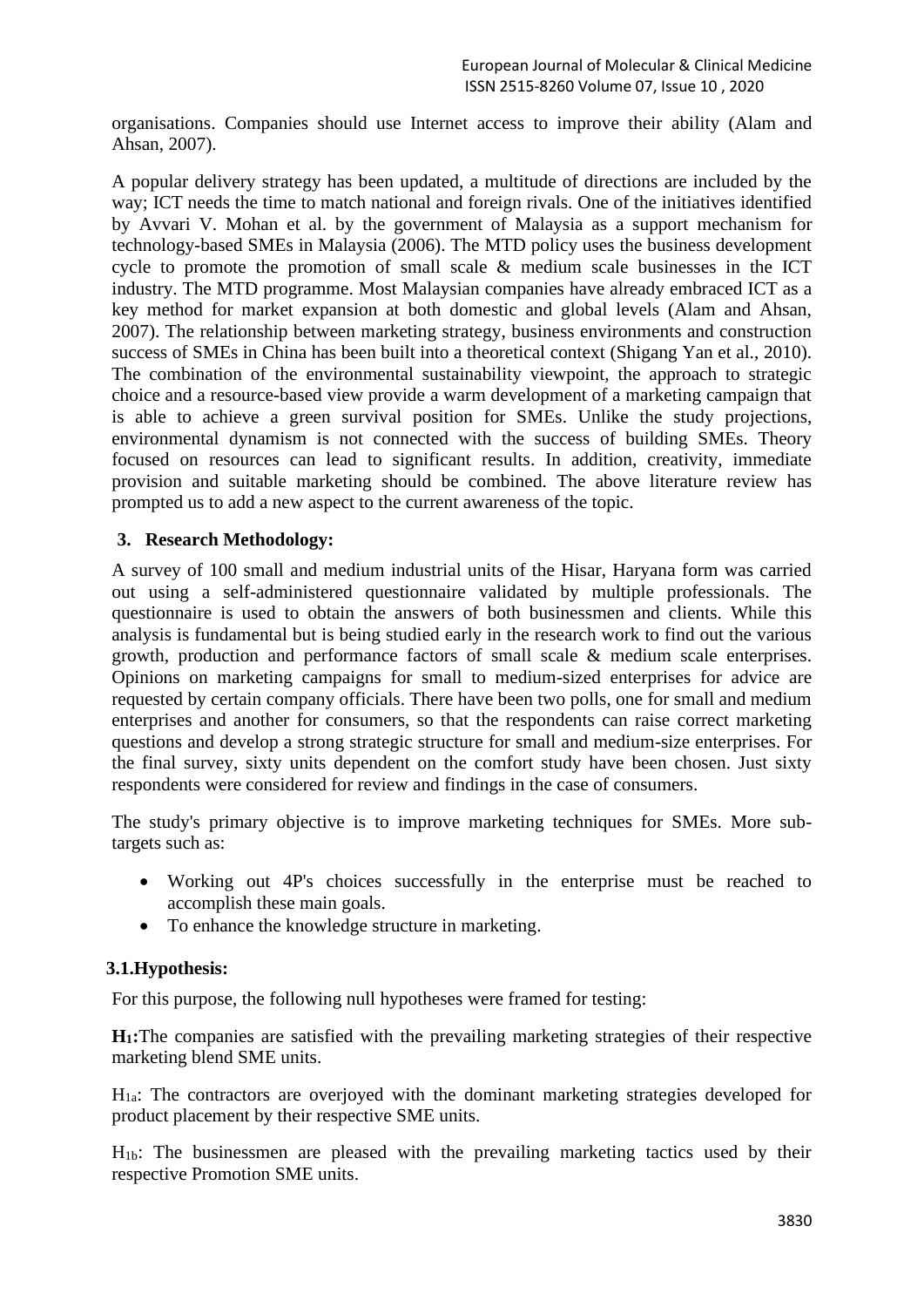$H<sub>1c</sub>$ : The entrepreneurs are pleased with their small and medium-sized businesses as well as their integrated marketing strategies.

 $H_{1d}$ : The contractors are pleased with the price marketing techniques used by their respective SME units.

**H2:**Company's market analysis platform has a major effect on the performance of their business divisions.

**H3:**Customers are satisfied with the marketing mix strategy strategies introduced by SME Units.

H3a: SME product marketing campaigns are a popular with customers.

H3b: SME price marketing promotions are a success with customers.

H3c: Clients are pleased with SME's location marketing strategies.

H3d: SME's promotional campaign promotions have impressed customers.

H4: They are happy with their own industry experience and the perspectives provided by small and midsize enterprises.

## **3.2.Survey development and measurement:**

Five major marketing strategies developed product, venue, price, promotional, and market intelligence strategies as we develop marketing strategies for small scale & medium scale enterprises in the Hisar Region of Haryana, India. A five pointerlikert scale was used to calculate the variables. Thirty variables were included in the questions sent to small scale & medium scale companies. To be able toSPSS 16.0 is a statistical application that can be used to analyse results. A simple research study with descriptive statistical analysis is conducted to assess if entrepreneurs are happy with current marketing strategy(s). The underlying variables were reduced to a few distinct attributes using a factor analysis. The data was generated in such a way that it was orthogonal and therefore varimax rotated. The dynasty of Kaiser-Meye One t-test is used for analysis and to test theories for service providers (1951).Minor items were excluded and a total of 16 items were considered using "Corrected Total subjects" and "Cronbach's Alpha if the object has been omitted." The objects with a Cronbach's Alpha of less than.300 were omitted because their absence improves Cronbach's Alpha's trustworthiness.

#### **4. Data Analysis:**

Results demonstrate that the products loaded on five different influences from 16 retained variables relating to two main components of the analysis (marketing combination and the market intelligence system). The additional variables resulting from the negative elements form an important part of the analysis and are explained carefully in the results. The Cronabach  $\alpha$  value for the objects, gives the instrument's reliability as a value reaches 0.7 (Nunnally, 1978), which is therefore satisfactory. The Alpha values of Cronabach range from .801 to .833. Adequacy measurement with KaiserMeyer-Olkin was also measured as ·725, showing higher sample suitability, and >000 with a higher sampling sphericity. Test with Bartlett.

These variables clarified the total variance of 67.746 percent and the first element explained the total variance of 30.972 percent in Table 4.1. All the variables are distinct from each other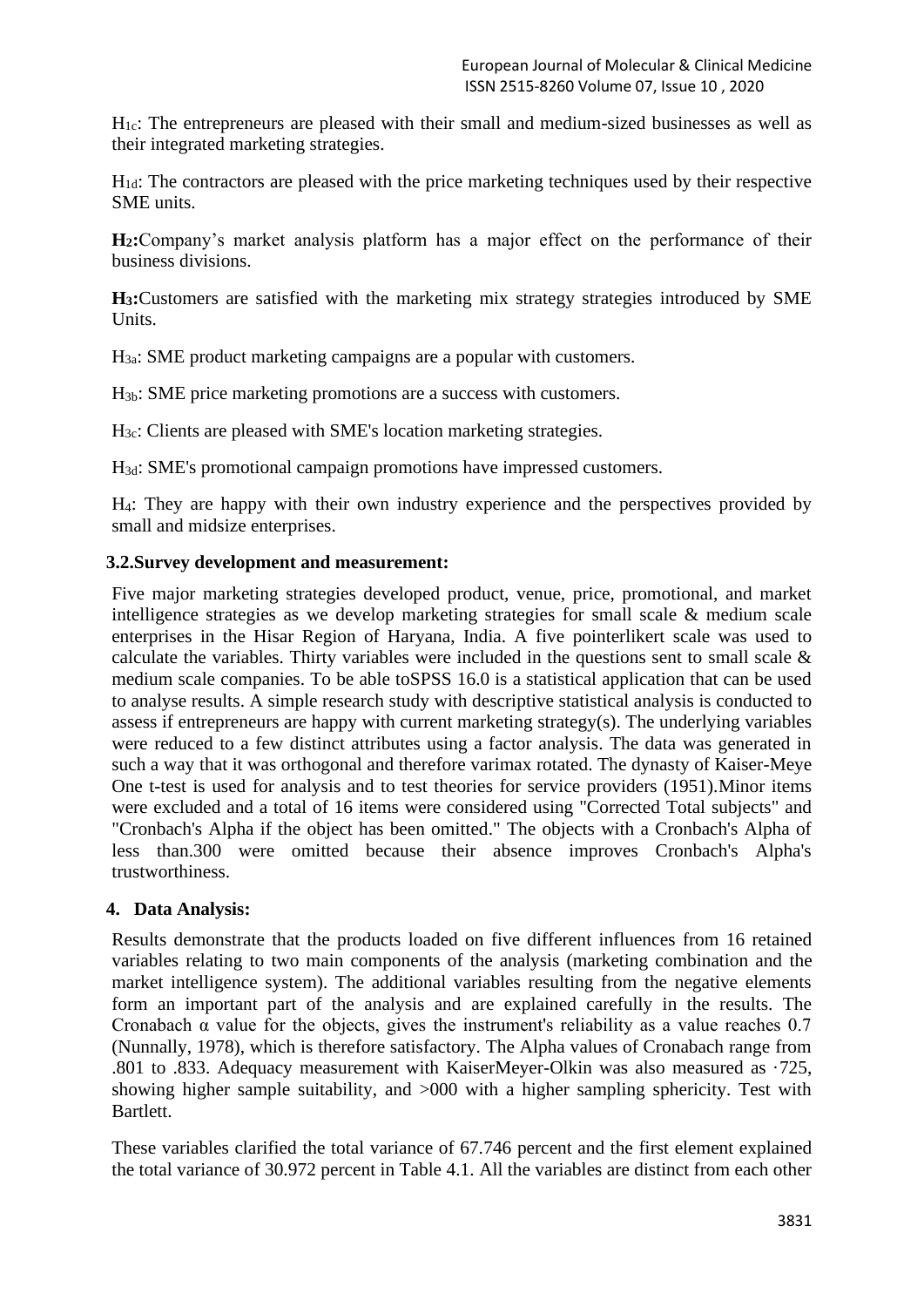conceptually and empirically (Fornell and Larcker, 1981). Brand positioning (F1), product advertisement policies (F2), market analysis systems tactics (F3), integrated marketing methods (F4), and pricing policies were all recalled (F5). The results of the t-test are interpreted in Table 4.2, along with the above-explained factor loadings (William Sealy Gosset 1908).One T-test statistics is believed to be 4 at 5% significance stage for data analysis and test value. In the event where the p- values exceed the 0.05 ( $\alpha$ ) range, theories otherwise are not acknowledged. Product positioning variables which display negligible assumptions results in  $H_{1a}$  being rejected. The satisfaction with their own advertising campaigns indicates that the ideals underlying hypothesis 05 are rather unsatisfied and H1b strongly denied. Integrated variables have a negative trend, so H1c was refused according to t-test proposal. One of the variable subsidies for prices provided to small scale & medium scalebusinesses is worth less than 0.5 which means theory that the government is less prone to the welfare of SMEs. While the pricing methods introduced have extremely pleased SMEs. H1d is refused due to a strongly negative t-value in this context. SMEs are not well versed in using increasingly modern knowledge structures to match multinational companies (Beverland and Lockshin) (2005).  $H_2$  follows existing literature opinions and values are extremely less than  $.05$ , leading to  $H_2$  refusal. Variables concerning service satisfaction, quality and cost efficiency have been analysed in analysing the differences in consumer satisfaction levels using SME goods. For customers' data analysis and test values, one sample t-test statistics is assumed as 3.

| Factors        | Descriptive<br>names of factors                                | Eigen value | Variance (%) | Cumulative<br>Variance |  |
|----------------|----------------------------------------------------------------|-------------|--------------|------------------------|--|
| F1             | Product<br>4.855<br>Placement                                  |             | 30.972       | 30.772                 |  |
| F2             | <b>Strategies</b><br>Brand marketing<br>strategies<br>products | 1.726       | 11.615       | 42.486                 |  |
| F <sub>3</sub> | <b>Business</b><br>information<br>systems<br>strategies        | 1.615       | 9.371        | 51.757                 |  |
| F <sub>4</sub> | Marketing<br>integrated<br>campaigns                           | 1.445       | 8.205        | 60.362                 |  |
| F <sub>5</sub> | <b>Strategies</b><br>regarding<br>pricing                      | 1.297       | 7.383        | 67.846                 |  |

|  |  | <b>Table 1: Factors and Variance</b> |
|--|--|--------------------------------------|
|  |  |                                      |

Table 4.2 shows the p-value lower than that of the importance standard ( $\alpha$ =0,05) while H<sub>3a</sub> was rejected and customers were greatly unhappy about the goods and services provided by small scale & medium scale companies. The lower p-values of the t-test pricing figures for SME goods also meant rejecting the  $H_{3b}$ . The market requirements relating to the positioning of SME goods have been fulfilled by Construct-3 of Table 4.2. Distribution-related factors demonstrate that customers are comfortable with the new vendors only for SME goods and are quite unhappy with the distribution channel and comfort. So,  $H_{3c}$  was dismissed. Distribution variable indicate that customers are only pleased and particularly unhappy about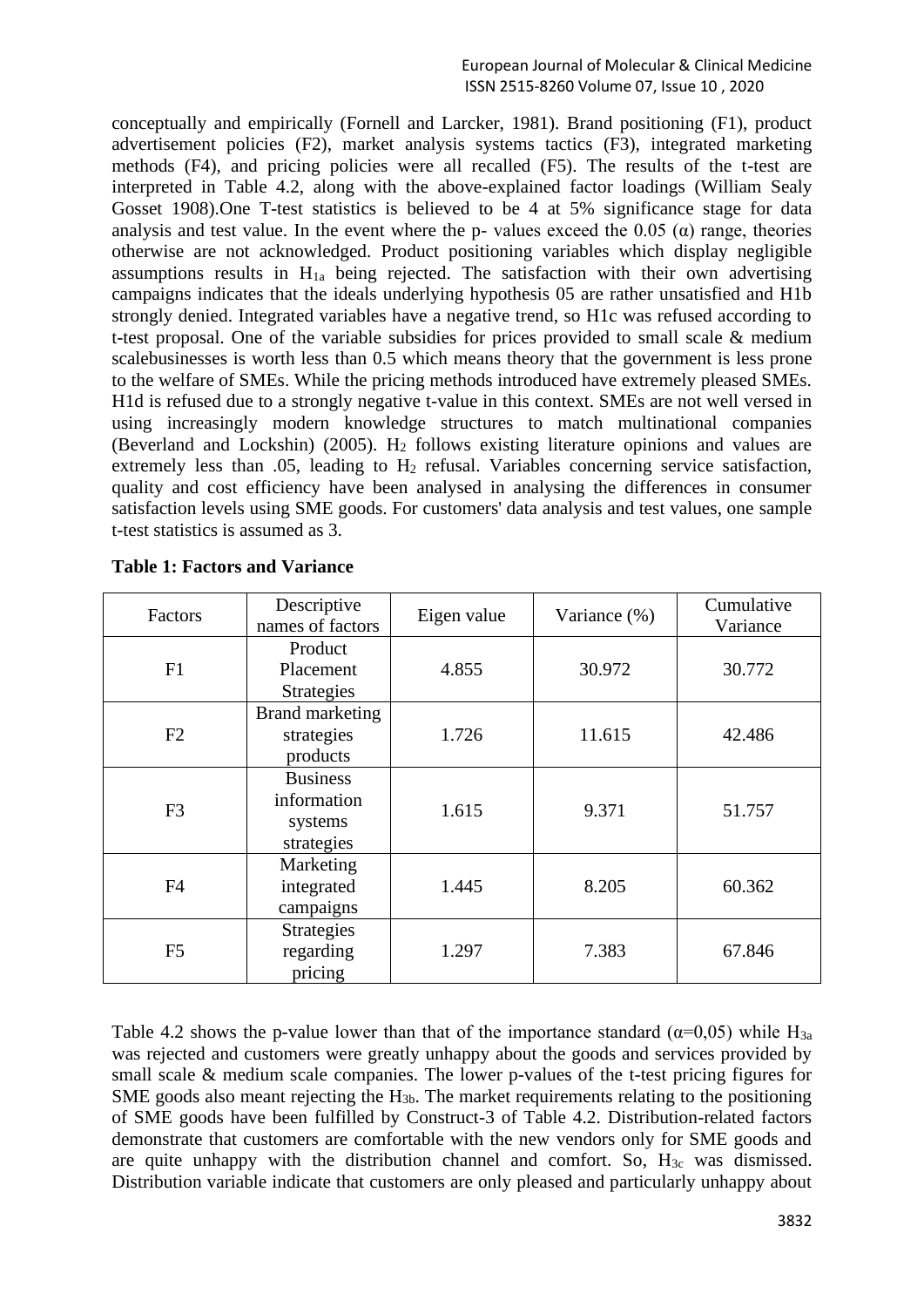the distributions and convenience of existing vendors for the goods of SMEs. Thus  $H_{3c}$  was dismissed. Customers are dissatisfied with the advertising mode used by SMEs, with the exception of multiple sales and regular material deliveries. H3d is then rejected because the refusal pattern is supported by the majority of the variables. The evidence suggests that the values assumed for consumers' awareness of SMU products are lower than =.05.which causes H<sup>4</sup> to be rejected means that customers will not like to be told of each addition by SMEs to a single marketing combination. This means that it is unsuitable to address the client, which is additional help in rejecting H4.

| <b>Construct 1:consumer behaviour towards, products</b><br>offered by SMEs                     | t values | Sig. two tailed |
|------------------------------------------------------------------------------------------------|----------|-----------------|
| If SMEs achieve low quality and have a good or service<br>that is less standardised?           | $-1.451$ | .204            |
| Are you happy with the current product brand name<br>provided by small and medium enterprises? | 2.481    | .120            |
| Are you happy with the SME's existing product $&$ service?                                     | 5.393    | .000            |
| Would you like to propose any changes to the SMEs'<br>stock, price, packaging & supplier?      | 2.324    | .028            |
| Do the offerings of SMEs suit the needs of the market?                                         | 2.448    | .032            |
| Do goods of SMEs deal with products of big business?                                           | 3.527    | .024            |
| Are you comfortable with the latest SME products?                                              | 1.377    | .227            |
| <b>Construct 2: consumer behaviour towards, pricing</b><br>offered by SMEs                     |          |                 |
| Is it cost-effective for SMEs to provide a good or service?                                    | 5.565    | .000            |
| Are you happy that the SME goods are priced?                                                   | 3.656    | .000            |
| <b>Construct 3:consumer behaviour towards, place</b><br>offered by SMEs                        |          |                 |

|  |  | Table 2 : T test statistic regarding consumer satisfaction towards pricing of the SMEs |  |  |
|--|--|----------------------------------------------------------------------------------------|--|--|
|  |  |                                                                                        |  |  |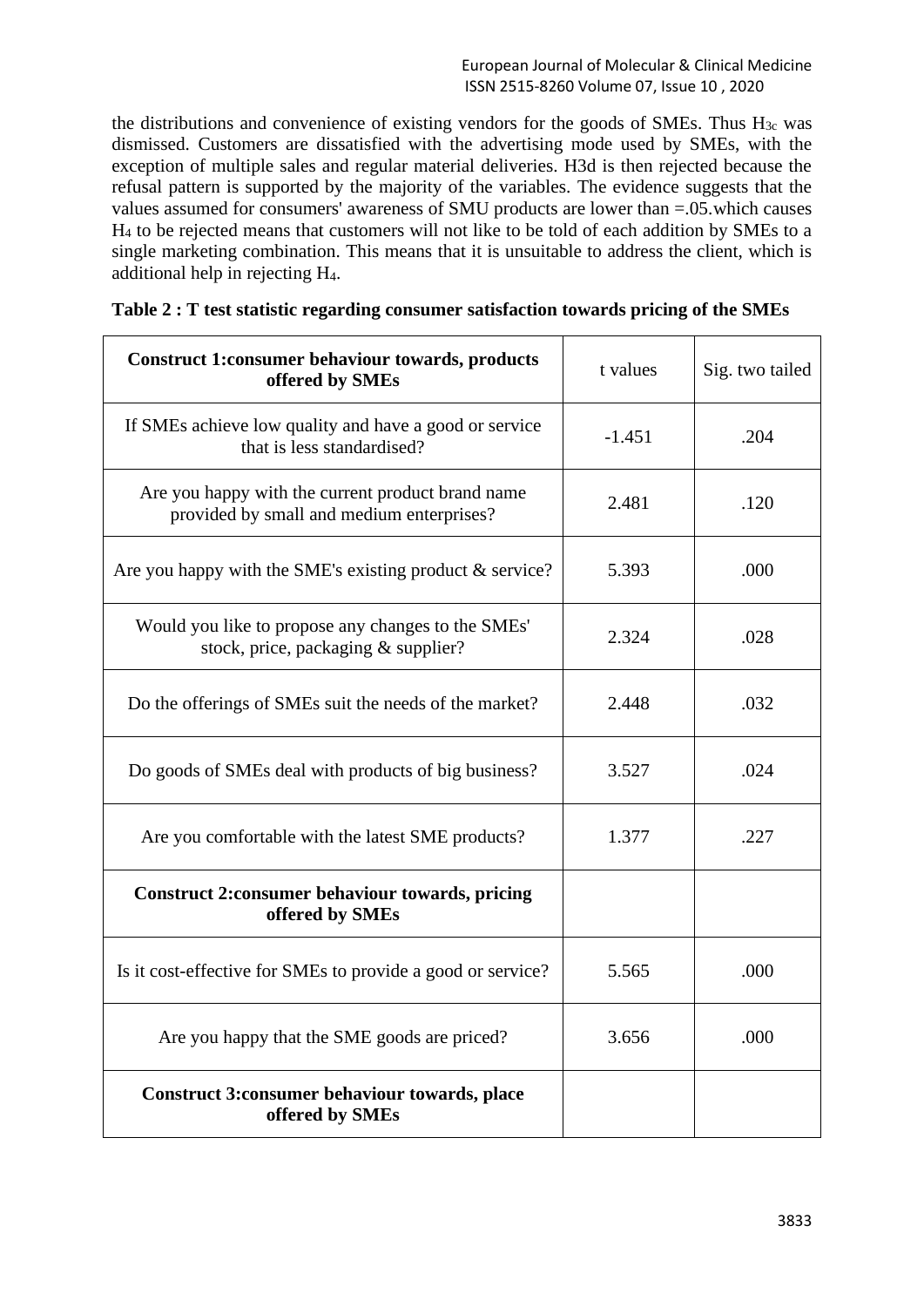| Are you happy with the product's sales channel?               | 3.524 | .001 |
|---------------------------------------------------------------|-------|------|
| Are you happy with the offerings of your new SME<br>supplier? | 1.469 | .237 |
| Are you comfortable with the SMEs' new convenience<br>method? | 4.489 | .001 |

#### **5. Discussions:**

The study indicates that the production and processes of their goods are not fulfilled for the providers due to lack of financial capital. In developed nations, the shortage of subsidy allocation for small businesses should not lead to financial impairment. The double-sided consequences of this problem are that the expense pressure contributes to a large price volume. The final victim is the customer who demonstrates the degree of frustration between consumers and SMEs' pricing strategies. Small industries must be extremely vigilant of pricing choices in a highly competitive setting. The commodity can be sold at a strongly favourable price after a comparative market review. The study findings suggest that small and medium-sized firms are extremely pleased with their methods of price and pricing. SMEs can, though, concentrate on price tactics since they affect their overall marketing strategies. The consumer depends on goods with price from small and medium-sized enterprises. In using recent management methods, SMEs can focus on the financial and promotion reduction of commodity costs. Small producers feel that they are limited by the local market and want open market access as well. This research shows that the majority of small manufacturers do not care for volatility in production. The research also expands the retail demand issue by not fitting current products into the sector, since international service providers offer commodities with the same quality content at lower costs.In a highly competitive world, small and medium-sized businesses use few effective marketing strategies, according to the report. The separation process is ineffective for small and medium-sized businesses. Quality distinction for the manufacture of products must be implemented as SMBs enforce costeffective pricing policies.Small producers of such products must employ selective product positioning strategies to ensure that similar product positioning strategies do not benefit all goods. The marketing strength of a brand is instantly apparent. They give the customer group a message of trust, consistency, and long-term viability. Customers are unfamiliar with the names of small and medium-sized businesses.In small and medium-sized companies, increased profitability may be focused on supporting brands. As a result, small producers would need to expand their branding and testing capabilities. Small and medium-sized companies are dissatisfied with their advertising platform or location, and as a result, small businesses must develop their distribution networks in order to reach the widest possible audience.The small retailer could assist in the growth of a large number of customers by providing comprehensive coverage of industrial technology e-marketing or internet marketing. Clients are consistently frustrated by the distribution chain and the new small and medium-sized enterprises. Small businesses should take innovative approaches to consumer convenience.

In the Hisar district, Small and Medium Enterprises can play an important role as brokers to increase distribution installations and more consumers through intermediaries to understand the commodity of SMEs. Improving supply chain management technology needs cost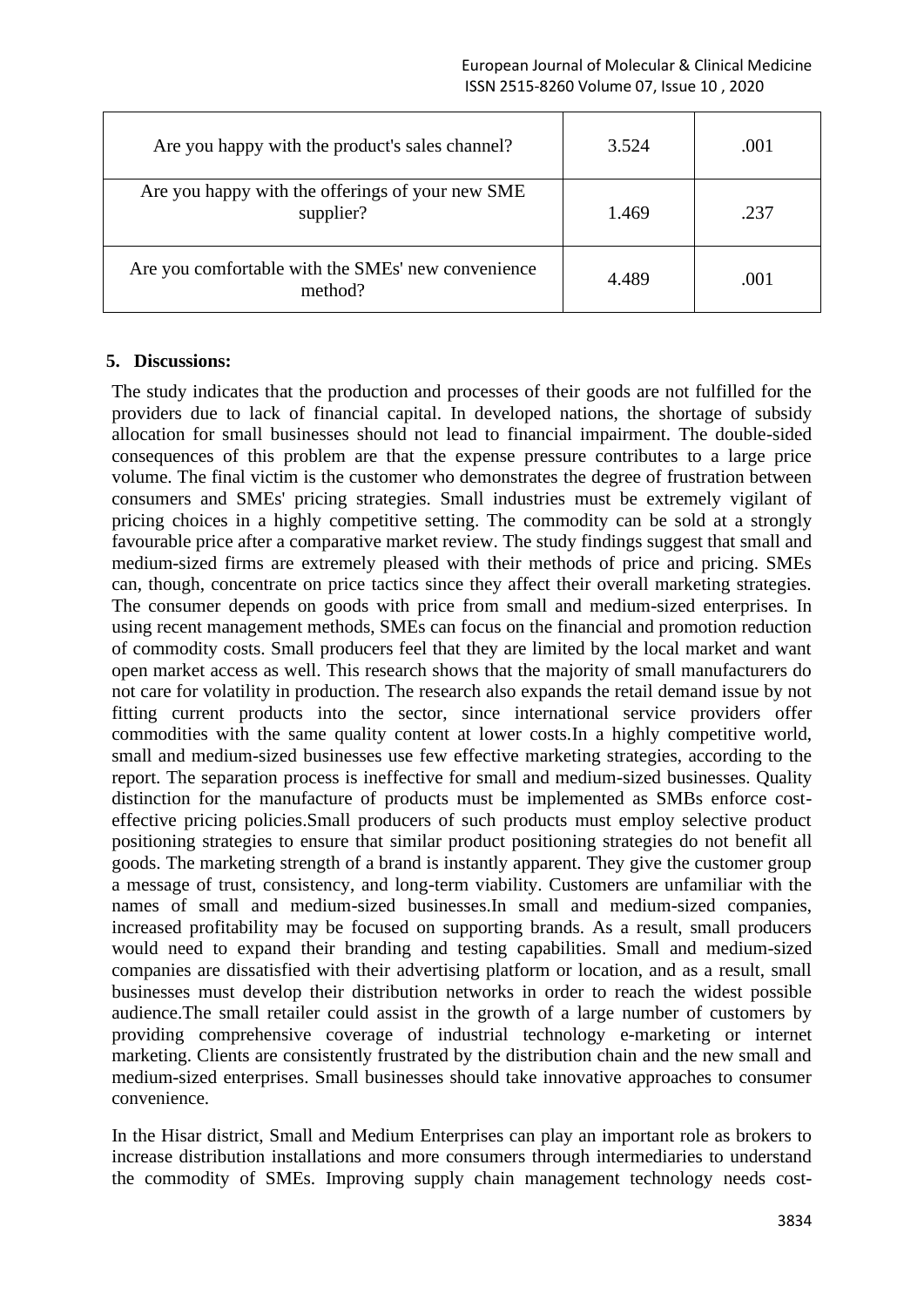effective expansion of the sales channel. The positioning, marketing, market development and revenue maximisation in the age of the commodity of globalisation rely on the right form of advertising. Study shows that various promotions exhibit a high degree of importance at frequent intervals, but coordination shows an inverse pattern. This conflicting approach is positively attributable to intimate interactions with clients (Beverland and Lockshin, 2005). Due to the weak publicity foundation, indirect mode of contact is not feasible. Regular advertising and sales strategies can be used by small manufacturers to improve awareness about their goods to the consumers. Integrated coordination on the ads should be considered. Better placement of the items, magazines can be sold by offering various discount coupons in newspapers.

# **6. Conclusion and limitations:**

For small manufacturers and consumers, the market intelligence framework is critical. They are able to obtain industry knowledge by market recognition and this helps to decide on quality, price, site and advertising schemes for small companies and customers. The consumer recognition is also essential for the benefit motif, as a selling strategy cannot maximise profitability. As company vendors, SMEs play a significant intermediate position. Extended analysis has shown that their marketing tactics depend on crisis management, good emotions and behaviour, to cope with acute competitive challenges, instead of lacking a longterm strategy and fewer understanding of competitive pressures.

No strategies may be implemented concurrently, however to contact more consumers on small scale & medium scale companies goods a series of strategies which can serve as a skeleton structure for a custom strategy is required.

The thesis has many drawbacks since massive sampling sizes always provide confirmed findings. The research encompasses complete marketing campaigns but will take both strategies into account alone. For further perspectives, a focus on solutions for particular industries and products may be included.

#### **8. References:**

[1] Alam, S. S. and Ahsan, N. (2007), "ICT Adoption in Malaysian SMEs from Services Sectors: Preliminary Findings", Journal of Internet Banking and Commerce, Vol. 12, No. 3, http://www.arrydev.com/commerce/jibc.

[2] Anderson, D.R., Sweeney, D.J., Williams, T.A., (2011),"Statistics for Business and Economics 9e", India.

[3] Avvari, V. Mohan (2006),"Promotion of High-Tech SMEs through Clustering and Networking - Cases from - Malaysia's MSC Cluster and the MSC Technopreneur Development Flagship (MTD) Programme" National Workshop on Sub-national Innovation Systems and Technology Capacity Building Policies to Enhance Competitiveness of SMEs.

[4] Barbu, C.M., Ogarca, R.F. and Barbu, M.R.C. (2010), "Branding in Small Business", http://www.mnmk.ro/documents/2010special/3BarbuOgarc a.pdf, retrieved on 12 December 2011

[5] Beverland and Lockshin (2005),"Marketing strategies for small to medium-sized enterprises: Lessons from a New Zealand vineyard", Strategic Direction, Vol. 21 Issn: 5 pp.  $18 - 20.$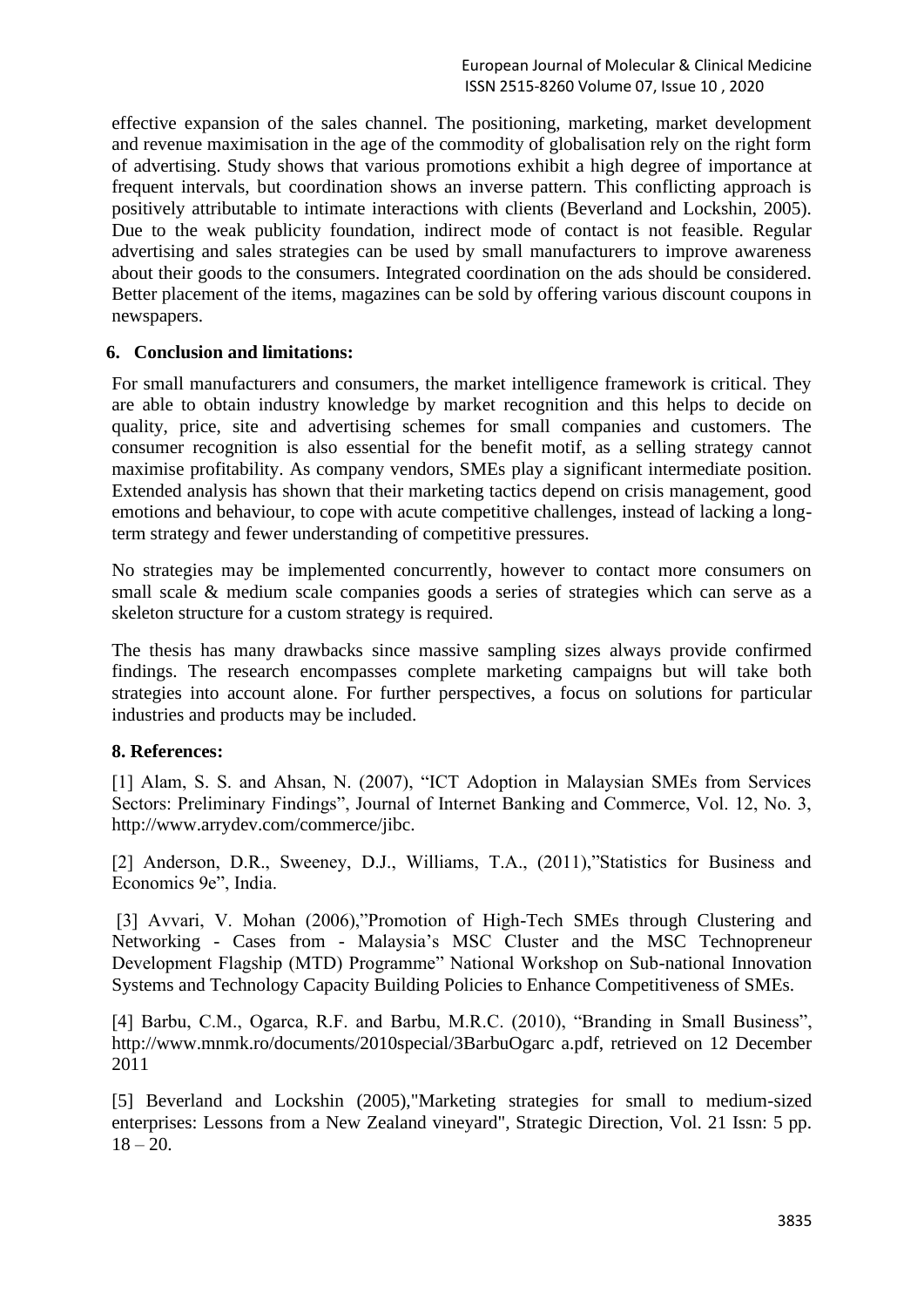[6] Bhetja, R. Tyagi, M. and Tyagi, A.(2007)," Liberalisation And Small Scale Industries In India".

[7] David Carson, Audrey Gilmore, Darryl Cummins, Aodheen O'Donnell, Ken Grant, (1998),"Price setting in SMEs: some empirical findings", Journal of Product & Brand Management, Vol. 7 Iss: 1 pp. 74 – 86.

[8] Dragnic, D. (2009), "Marketing Activities of Small Businesses in Croatia: The Case of Splitsko-Dalmatinska County", Management, Vol. 14, 1, pp. 39-58.

[9] Duhan, S., Levy, M. and Powell, P. (2005),"Is Strategy in SMEs Using Organizational Capabilities: The Cpx Framework", ECIS 2005 proceedings.

[10] Egbetokun, A., Siyanbola, W., Olamade, O., Adeniyi, A. and Ire N. (2008), "Innovation in Nigerian SMEs: types and impact", National Centre for Technology Management, Globelics, http://mpra.ub.uni-muenchen.de/25338/MPRA paper no.25338 posted 25 September 2010.

[11] Fatima Vegholm, (2011),"Relationship marketing and the management of corporate image in the bank-SME relationship", Management Research Review, Vol. 34 Iss: 3 pp. 325  $-336.$ 

[12] Feeney, l. and Madill, J. (2002),"Determinants of SME owner's satisfaction with their banking relationship: A Canadian study" International Journal of Bank Marketing. vol. 20, no. 2, pp. 86-98.

[13] Fornell, C. and Larcker, D.F. (1981), "Evaluating structural Equation models with unobservable variables and measurement error", Journal of Marketing Research, Vol. 18, February, pp. 39-50.

[14] Gajanayake, R. (2010)," The Impact of Marketing Strategies and Behavior of Small and Medium Enterprises on their Business Growth" retrived on 18 April, 2012 <http://www.kln.ac.lk/uokr/ICBI2010/62.pdf>

[15] Gerald Susman, (2006)," Product and Service Innovation In Small scale & medium scale Enterprises" Research Sponsored by United States Department of Commerce -The National Institute of Standards and Technology Manufacturing Extension Partnership.

[16] Gilmore, A., Carson, D. and Grant, K. (2001), "SME marketing in practice", Marketing Intelligence & Planning, Vol.19 No.1, pp. 6-11.

[17] Hakimpoor, H., Tat, H.H. and Arshad, K.A. (2011), "Strategic Marketing Planning (SMP) and SMEs' Performance: The Moderating Effects of Structural Dimensions of Marketing Networks" 2nd International Conference on Business and Economic Research (2nd ICBER 2011) Proceeding, pp. 1013-1025.

[18] Harris, L.C. and Watkins, P. (1998), "The impediments to developing a market orientation: An exploratory study of small UK hotels", International Journal of Contemporary Hospitality Management, Vol. 10 No. 6, pp. 221-6.

[19] Hill, J. (2001), "A multidimensional study of the key determinants of effective SME marketing activity", International Journal of Entrepreneurial Behavior and Research, Vol. 7, No. 6, pp. 211-235, MCB University Press, 1355-2554.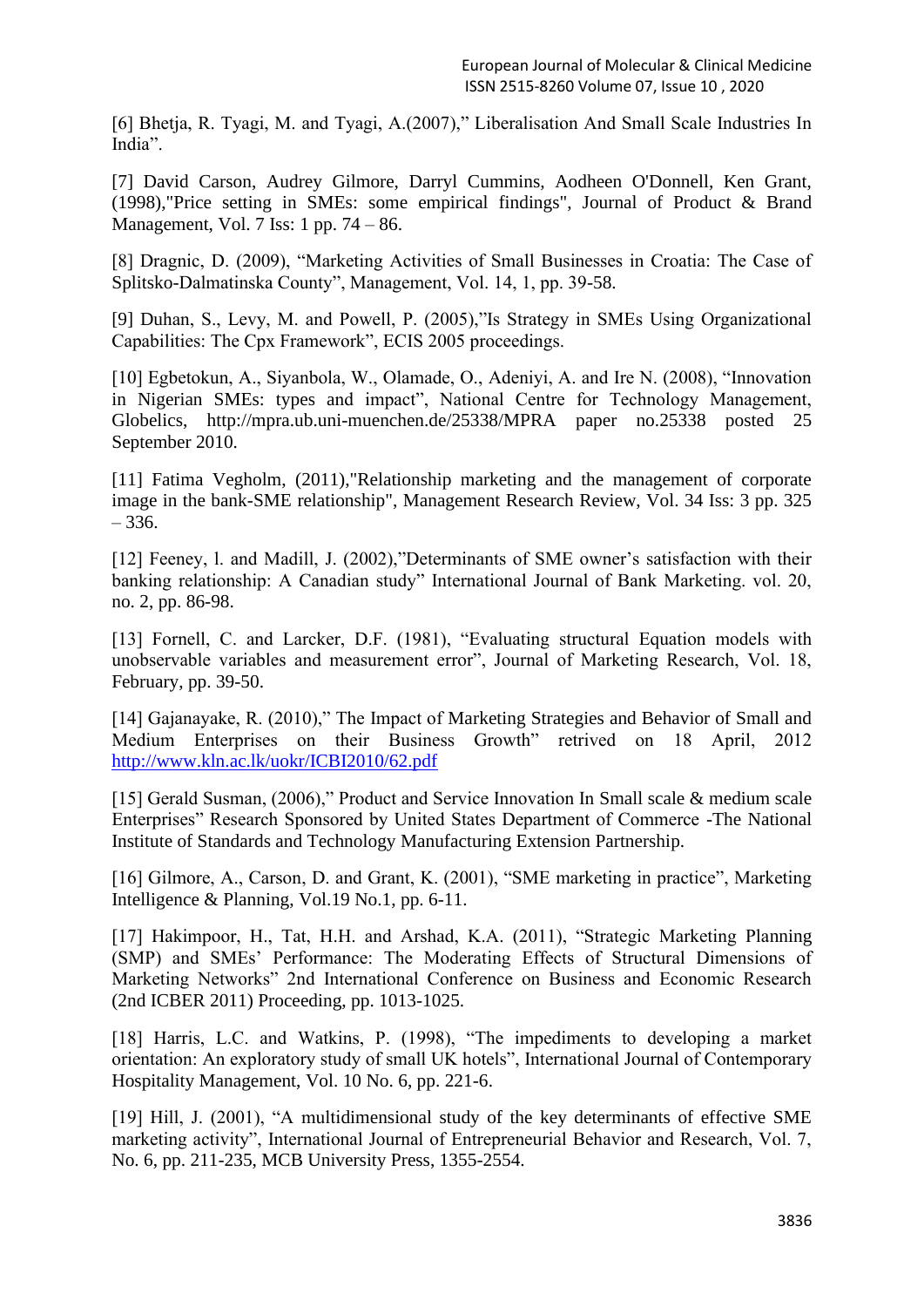[20] Horan, G., O'Dwyer, M., Tiernan, S., (2011),"Exploring management perspectives of branding in service SMEs", Journal of Services Marketing, Vol. 25 Iss: 2 pp. 114 – 121.

[21] Jobber, D. (1995), Principles and Practice of Marketing, McGraw-Hill, London.

[22] Kotler, P. and Keller, K.l. (2008), Marketing Management, 12th revised ed., Prentice Hall, Singapore.

[23] Kwaku, A.A., Satyendra S. (1998),"Customer orientation and performance: a study of SMEs", Management Decision, Vol. 36 Iss: 6 pp. 385 – 394.

[24] Lamprinopoulou,C., Tregear, A., (2011),"Inter-firm relations in SME clusters and the link to marketing performance", Journal of Business & Industrial Marketing, Vol. 26 Iss: 6 pp. 421 – 429.

[25] Larimo, J., Kontkanen, M. (2008)," Standardization vs. Adaptation of the Marketing Mix Strategy in SME Exports" 34th EIBA Annual Conference International Business and the Catching- up economies: Challenges and Opportunities

[26] March-Chorda, I., Gunasekaran A. &Aramburo, B.(2002),"Product development process in Spanish SMEs: an empirical research" ,Technovation Vol.22 (2002) pp. 301–312.

[27] Moller, K. and Anttila, M. (1987), "Marketing capability – a key success factor in small business?" Journal of Marketing Management, Vol. 3 No. 2, pp. 185-203.

[28] Morris, S. and Basant, R. (2010),"Role of Small Scale Industries in the Age of Liberalisation" Asian Development Bank.

[29] Nunnally, J.C. (1978), Psychometric Theory, 2nd ed., McGraw-Hill, New York, NY.

[30] O'Dwyer, M., Gilmore, A., Carson, D., (2009) "Innovative marketing in SMEs", European Journal of Marketing, Vol. 43 Iss: 1/2, pp.46

[31] Ogechukwu, A.D., Latinwo., H. K (2011),"Entrepreneurial developments and small scale industry contribution to Nigerian national development- A marketing interface" ,Information Management and Business Review, Vol.1 No.2 pp 51-68.

[32] Othman, J.B. (2010), "The current e-marketing activities of SME. Case Fotomina Ltd, Thesis, DP in International Business, HAGGA-HELLA, University of Applied Science.

[33] Rajesh, K.S., Tripathi, R. and Ali M (2011)," Liberalization and its impact on small scale industries", International Journal of Vocational and Technical Education Vol. 2(7), pp. 81-83.

[34] Reijonen, H. (2009), "Role and Practices of Marketing inSMEs",http://joypub.joensuu.fi/publications/dissertations /reijonen\_role/reijonen.pdf, retrieved on 13 December 2011.

[35] Richard Mitchell, Karise Hutchinson, Susan Bishop, (2012),"Interpretation of the retail brand: an SME perspective", International Journal of Retail & Distribution Management, Vol. 40 Iss: 2 pp. 157 – 175.